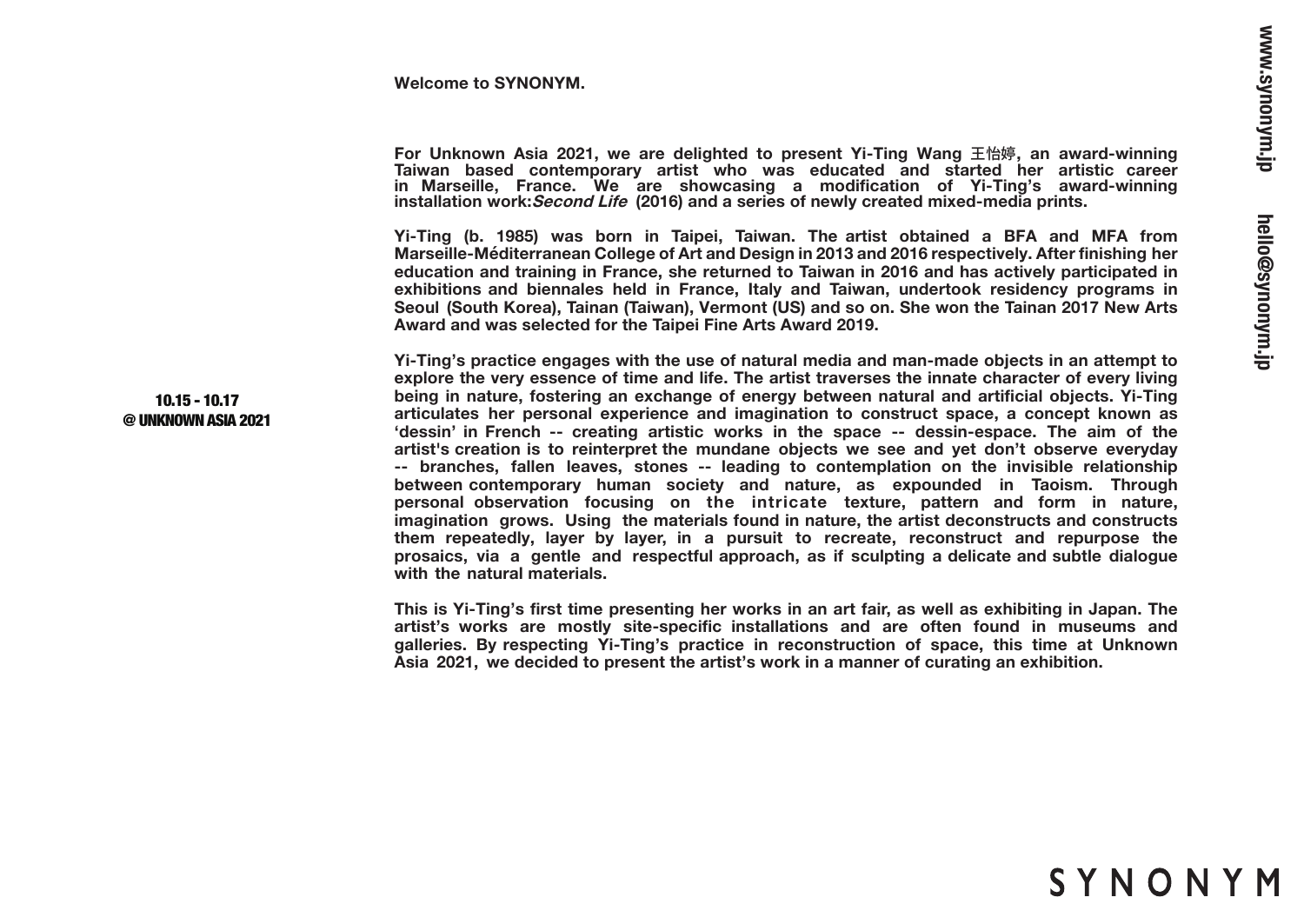**皆さま、こんにちは。**

**私たちSYNONYMは、イーティン ワン / Yi-Ting Wang (王怡婷) を紹介しています。 彼女はフランスにてアーティストとしてのキャリアをスタートさせ、数々の賞を受賞しながらグローバルに 作品発表を続けるコンテンポラリーアーティストです。 今回の Unknown Asia 2021では、台湾でアウォー ドに輝いたインスタレーション作品: Second Life (2016) を本展用にモディファイさせた立体作品、そして 同コンセプトの元で新たに制作された平面作品を展示しています。**

**イーティン ワンは1985年、台湾・台北生まれ。 2013・2016年にMarseille-Méditerranean College of Art and Design (フランス・マルセイユ)にて学士・修士を所得、その後、台湾へ帰国。これまでにフランス・ イタリア・台湾などで数々の展示やビエンナーレに参加。また韓国・ソウル、台湾・台南、アメリカ・バーモン トなどでレジデンシープログラムへも参加しています。 2017年にはTainan New Arts Award、2019年には Taipei Fine Arts Award に選ばれるなど、これからの更なる活躍が期待されます。**

10.15 - 10.17 @ UNKNOWN ASIA 2021

**自然物と人工物を組み合わせる彼女のコンセプトは、生命の核心・可能性の探究。イーティンは、彼女自身 の経験とある種の想像性をもちながら、自然界にある生命の内側にせまり、自然・人工の垣根をつなげま す。木の枝・葉っぱや石などの、どこにでもありふれた日常的な物質、自然に存在する物の質感やカタチへの 独自の視点と考察から、彼女の創造性は広がっていきます。幾度も幾度も観察しそして対話し、構築と再構 築を繰り返された彼女の作品は、まるで私たちと自然とを繋ぐ見えない橋のようでもあります。**

**Unknown Asia 2021 での本展は、作家にとって日本で初の作品発表、そして初のアートフェア参加です。 主にインスタレーション/美術空間やアートスペースなどでのサイトスペシフィックワークに国内外で取り組む イーティン ワンの世界観をこの機会に感じていただければ幸いです。** 

**では、良い1日を!**

**木村 宗一郎 / アクセル ワン**

SYNONYM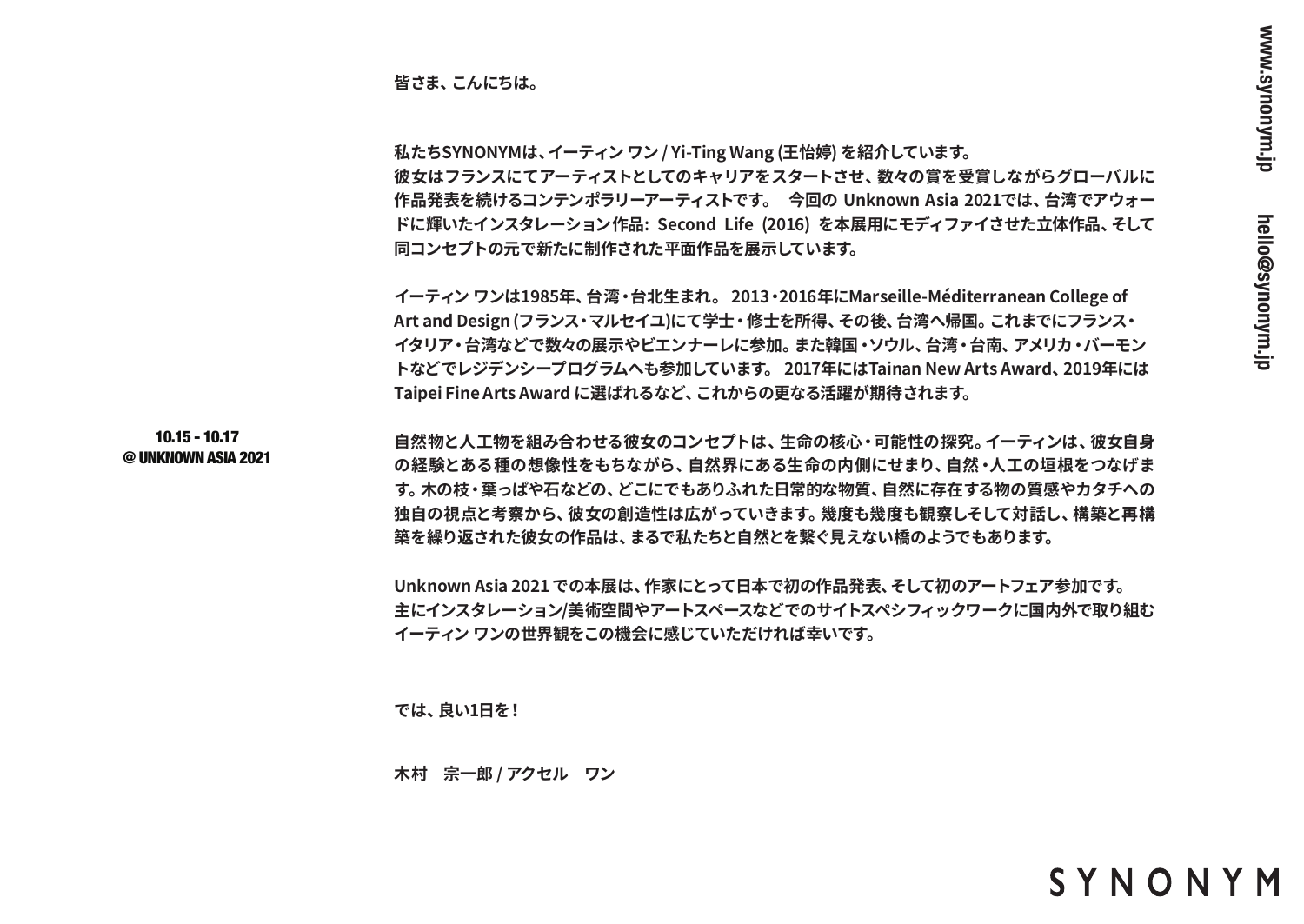## **WORK STATEMENT**

**/** 作品ステートメント

# *Second Life* **(2016)**

The platanus trunks originated from Marseille, France. Platanus trees are commonly found on the roadside in the city and they are known to be rapid growers. The locals trim these trees every two years and upon close inspection, you would find traces and scars violently left behind by the industrial saws on the cross-section. The branches would regenerate and come to life once more around the cross-section almost immediately after human's intervention, fully exposing its vitality.

Infusing the tree trunks with the artist's own imagination, attempting to prolong their desires to continue growing, as if asserting her Taiwanese roots and Chinese heritage, bamboo sticks are implemented to replace drawing lines and painting strokes on a canvas, in turn creating a virtual space initiating a conversation between the East and the West. By repeating the process of deconstruction and construction, the artist devoted her self in carving out the natural sculptures connecting nature and contemporary human society ; and thus, bringing new form and life.

作品のシカモアの木の幹はフランスから来ており、シカモアの木を何年も剪定した後に残った残りの枝から取られていま す。シカモアの幹の急速な成長は、剪定の広大な領域をもたらします。残りの枝も見ることができます昨年の剪定の痕跡 と隣同士に生えている枝は独立した個体のようで、剪定を繰り返した後の成長状態は彼らの満たされていない欲望のよう です。紙に描かれた線を竹の棒に置き換え、竹の棒は繰り返しのようなものです。前後のブラシストロークは成長への欲 求を継続し、同時に私に想像力を与えました。 竹の棒自体の構造は軽くて軽く、プラタナスの本来の姿を保ちながら、完 成する工事の状態に似ていると同時に、線を無期限に伸ばすことができ、想像力を無期限に続けることができます。

### *Imagining Borders Series* **(2021)**

This series of works is recently realised by Yi-Ting Wang during her Tainan residency in 2021. The prints are created based on one single drawing from the artist installation work showcased in 2016 - Second Life. Through the unique printability and characteristics of silkscreen, by reversing and flipping the image alternately and repeatedly, one layer of ink is added on top of another, hundreds of horizontal and vertical lines constructed the print, weaving a 2-dimensional extended melody off the 3-dimensional installation almost like an encore.

To accomplish the right colour of the prints, to achieve a controlled level of precision, as well as the correct balance of the amount of ink or oil paint used, days of experiment by the artist had to take place. The durational aspect of the work is translated to the viewers by the astounding textures reflected by especially the aluminium, as oil paint is not absorbed by the material, confronting how a traditional 2-dimensional work is viewed.

「セカンドライフ」のコンセプトを反映しており、版画は一枚の絵を基にしたものであり、繰り返し印刷できることから、プレー トにした後、上下逆さままたは左右に印刷し、積み重ねて交互につなぎ、新たな架空の風景に再構築します。プリントのド ローイングラインはすべて水平線と直線で構成されており、線と線の隙間が無限に広がる空間を構成しています。